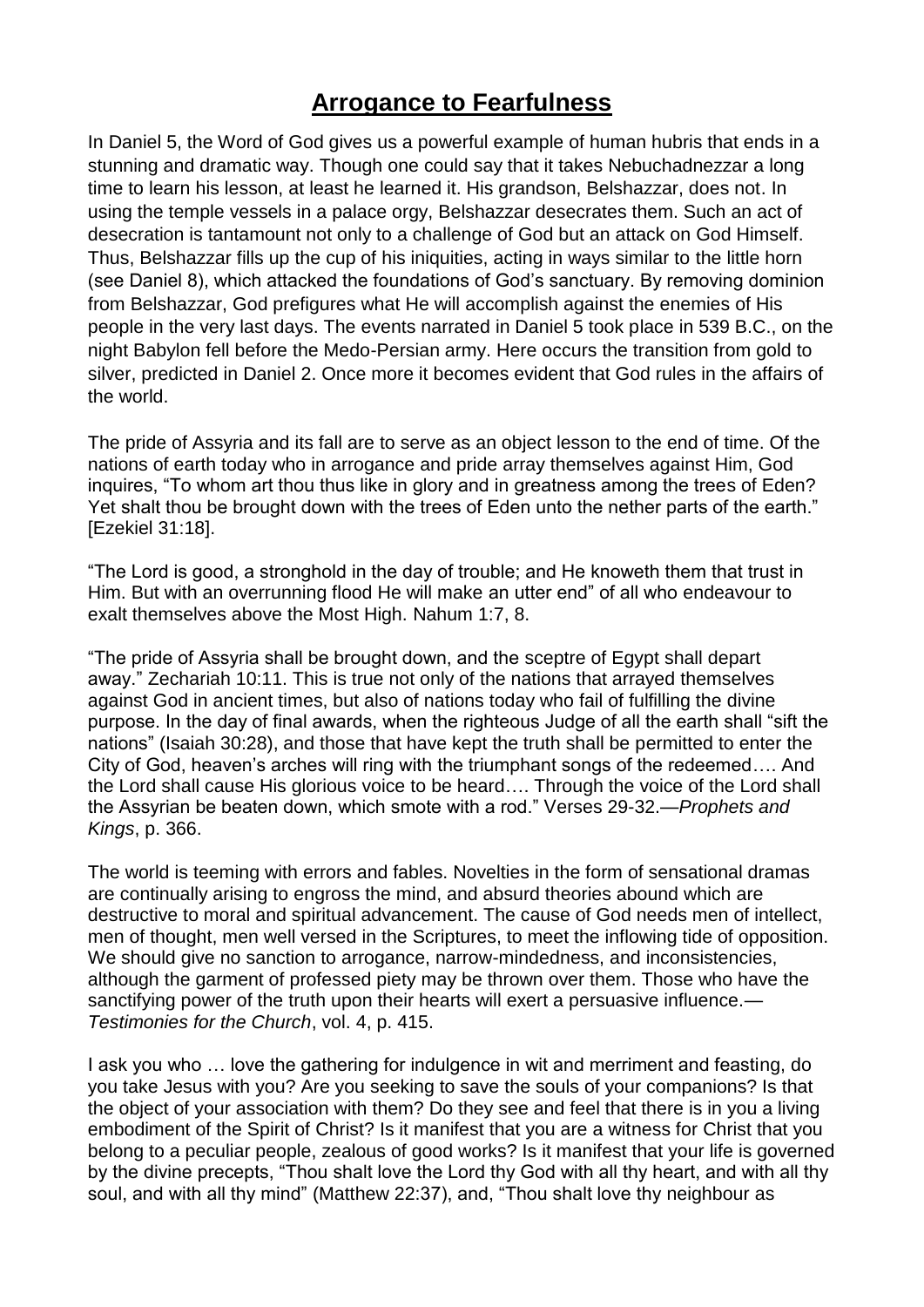thyself" (Matthew 19:19)? To speak to the hearts and consciences of those that are ready to perish, is beyond the power of one who does not himself surrender all for Christ. But where do your fluency and warmth of speech show that your interest is centered?— *Selected Messages*, book 2, p. 125.

## **Belshazzar's Feast**

The king commands that the sacred utensils of the Jerusalem temple be used as drinking vessels. Nebuchadnezzar seizes the vessels from the Jerusalem temple, but he places them in the house of his god, which shows that at least he respects their sacred status. But Belshazzar turns the sacred vessels into drinking utensils in a most profane way.

While drinking from the sacred vessels, Belshazzar's lords "praised the gods of gold and silver, bronze and iron, wood and stone" (Dan. 5:4). It is worth noticing that six materials are mentioned. The Babylonians used the sexagesimal system (a system based on the number 60) in contrast to the decimal system used today (based on the number 10). Thus, the six categories of gods represent the totality of the Babylonian deities and, therefore, the fullness of the Babylonian religious system. Interestingly enough, the order of the materials follows the order of the components of the dream statue of Nebuchadnezzar, except that wood replaces the clay. As in the dream, stone appears last; although here it designates the material composition of idols, stone also evokes God's judgment upon worldly empires (see Dan. 2:44, 45), which Babylon symbolizes.

This feast serves as an apt representation of end-time Babylon as seen in the book of Revelation. Like Belshazzar, the woman in end-time Babylon holds a golden cup and offers polluted drink to the nations. In other words, by means of false doctrines and a distorted worship system, modern Babylon lures the world into evil (Rev. 17:4-6), oblivious to the judgment that will soon fall upon her. One day judgment will come.

To us the warning is given, "All these things happened unto them for ensamples: and they are written for our admonition, upon whom the ends of the world are come." … As soon as the wicked one had the people under his control, there were exhibitions of a satanic character. The people ate and drank without a thought of God and His mercy, without a thought of the necessity of resisting the devil, who was leading them on to the most shameful deeds. The same spirit was manifested as at the sacrilegious feast of Belshazzar. There was glee and dancing, hilarity and singing, carried to an infatuation that beguiled the senses; then the indulgence in inordinate, lustful affections—all this mingled in that disgraceful scene. God had been dishonoured; His people had become a shame in the sight of the heathen. Judgments were about to fall on that infatuated, besotted multitude.—Testimonies to Ministers and Gospel Workers, p. 101.

[Christ] would lay before us the danger of making eating and drinking paramount. He reveals the result of giving up to indulgence of appetite. The moral powers are enfeebled so that sin does not appear sinful. Crimes are winked at, and base passions control the mind until general corruption roots out good principles and impulses, and God is blasphemed. All this is the result of eating and drinking to excess. This is the very condition of things which He declares will exist at His second coming.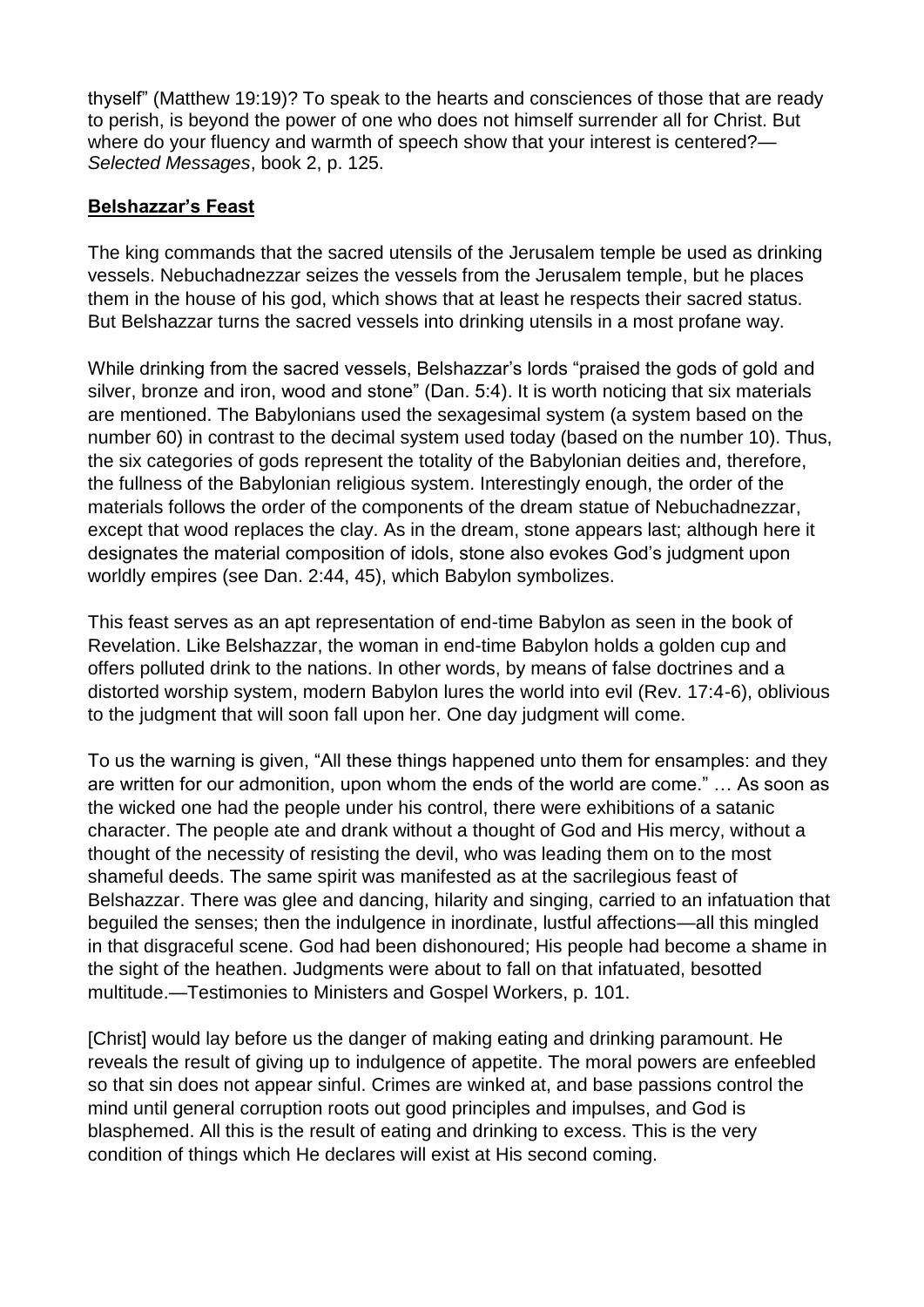Will men and women be warned? Will they cherish the light, or will they become slaves to appetite and base passions? Christ presents to us something higher to toil for than merely what we shall eat, and what we shall drink, and wherewithal we shall be clothed. Eating, drinking, and dressing are carried to such excess that they become crimes, and are among the marked sins of the last days, and constitute a sign of Christ's soon coming… . It is impossible to present our bodies a living sacrifice to God when they are filled with corruption and disease by our own sinful indulgence.—Testimonies for the Church, vol. 3, p. 164.

Satan uses men and women as agents to solicit to sin and make it attractive. These agents he faithfully educates to so disguise sin that he can more successfully destroy souls and rob Christ of His glory. Satan is the great enemy of God and man. He transforms himself through his agents into angels of light. In the Scriptures he is called a destroyer, an accuser of the brethren, a deceiver, a liar, a tormentor, and a murderer. Satan has many in his employ, but is most successful when he can use professed Christians for his satanic work. And the greater their influence, the more elevated their position, the more knowledge they profess of God and His service, the more successfully can he use them. Whoever entices to sin is his agent.—Testimonies for the Church, vol. 5, p. 137.

## **An Uninvited Guest**

As Nebuchadnezzar does in previous crises (Dan. 2:2, Dan. 4:7), Belshazzar calls the astrologers, the Chaldeans, and the soothsayers to clarify the mysterious writing. And to make sure that they give their best, the king promises them extravagant honours: (1) purple clothing, a colour worn by royalty in ancient times (Esther 8:15); (2) a chain of gold, which was a sign of high social status (Gen. 41:42); and (3) the position of third ruler in the kingdom. This last reward reflects accurately the historical circumstances of Babylon at that time. Because Belshazzar was second ruler as co-regent with his father, Nabonidus, he offers the position of third ruler. But despite the tempting rewards, the sages once again fail to provide an explanation.

On top of all his sins, then, the king attempts to find wisdom in the wrong place. The Babylonian experts cannot uncover the meaning of the message. It is written in their own language, Aramaic, as we shall see tomorrow, but they cannot make sense of the words. This might remind us of what the Lord speaks through Isaiah: "For the wisdom of their wise men shall perish, and the understanding of their prudent men shall be hidden" (Isa. 29:14). After quoting this verse the apostle Paul states: "Where is the wise? Where is the scribe? Where is the disputer of this age? Has not God made foolish the wisdom of this world? For since, in the wisdom of God, the world through wisdom did not know God, it pleased God through the foolishness of the message preached to save those who believe" (1 Cor. 1:20, 21).

Some truths are too important to be left for humans to try to figure out for themselves. That's why God, instead, reveals these truths to us.

A Watcher, who was unrecognized, but whose presence was a power of condemnation, looked on this scene of profanation. Soon the unseen and uninvited Guest made His presence felt. At the moment when the sacrilegious revelry was at its height, a bloodless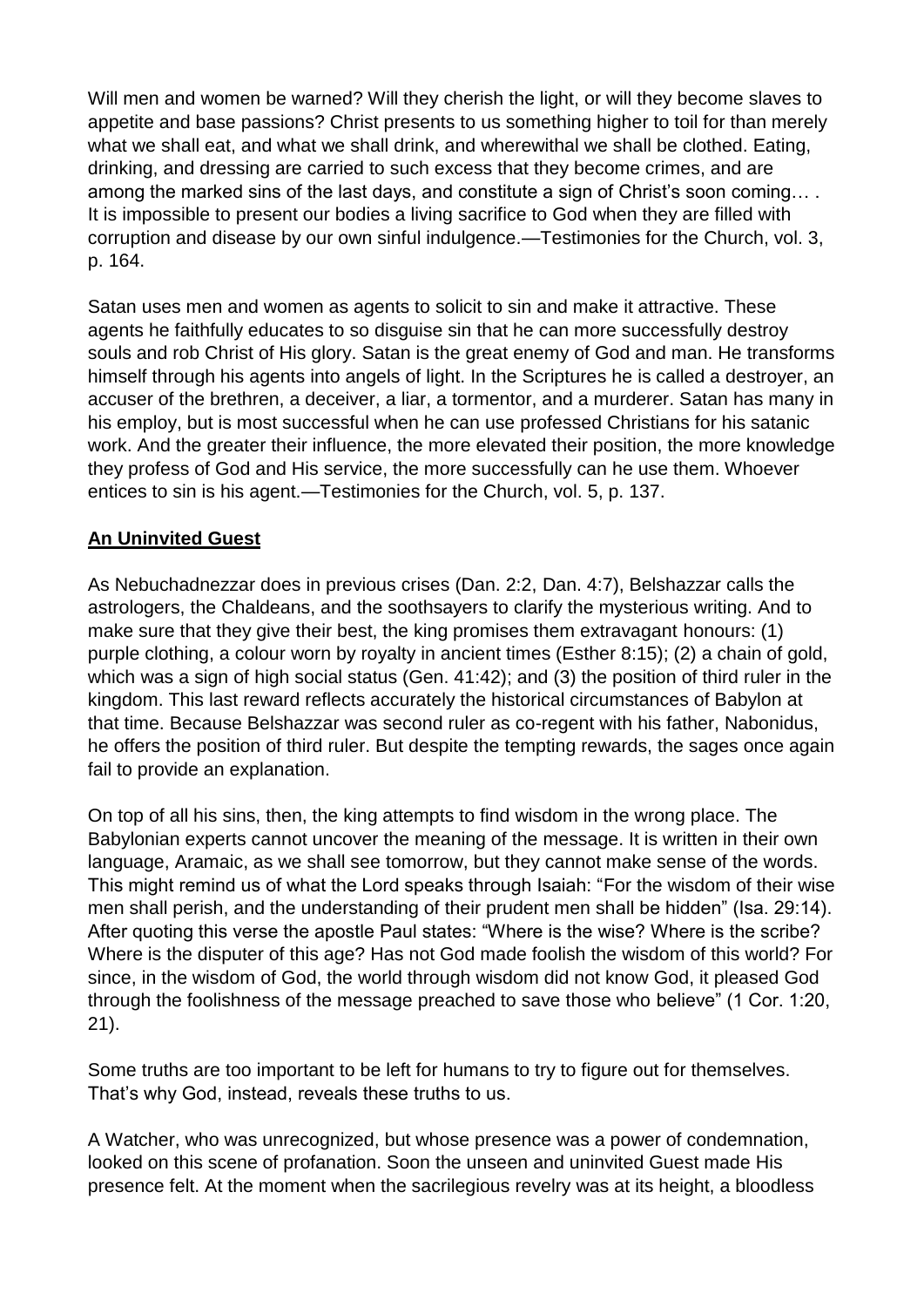hand came forth, and wrote words of doom on the wall of the banqueting hall. Burning words followed the movements of the hand. "Mene, Mene, Tekel, Upharsin," was written in letters of flame. Few were the characters traced by that hand on the wall facing the king, but they showed that the power of God was there.

Belshazzar was afraid. His conscience was awakened. The fear and suspicion that always follow the course of the guilty seized him. When God makes men fear, they cannot hide the intensity of their terror. Alarm seized the great men of the kingdom. Their blasphemous disrespect of sacred things was changed in a moment. A frantic terror overcame all selfcontrol.

In vain the king tried to read the burning letters. He had found a power too strong for him. He could not read the writing.—Ellen G. White Comments, in The SDA Bible Commentary, vol. 4, pp. 1170, 1171.

If every church member shall give entrance to the word of God, it will give light and understanding to the simple… . "Thus saith the Lord, Let not the wise man glory in his wisdom, neither let the mighty man glory in his might, let not the rich man glory in his riches: but let him that glorieth glory in this, that he understandeth and knoweth Me, that I am the Lord which exercise loving-kindness, judgment, and righteousness, in the earth: for in these things I delight, saith the Lord" (Isaiah 29:18-21).

Never was there a time when the Lord would manifest His great grace unto His chosen ones more fully than in these last days when His law is made void.—Testimonies to Ministers and Gospel Workers, pp. 95, 96.

It is the duty of every child of God to store his mind with divine truth; and the more he does this, the more strength and clearness of mind he will have to fathom the deep things of God. And he will be more and more earnest and vigorous, as the principles of truth are carried out in his daily life.

That which will bless humanity is spiritual life. He who is in harmony with God, will constantly depend upon Him for strength. "Be ye therefore perfect, even as your Father which is in heaven is perfect." It should be our life work to be constantly reaching forward to the perfection of Christian character, ever striving for conformity to the will of God. The efforts begun here will continue through eternity. The advancement made here will be ours when we enter upon the future life.

Those who are partakers of Christ's meekness, purity, and love, will be joyful in God, and will shed light and gladness upon all around them.—Sons and Daughters of God, p. 327.

## **Enter the Queen**

As the banquet hall is thrown into confusion because of the mysterious message on the wall, the queen comes and provides direction to the befuddled king. She reminds the king about Daniel, whose ability to interpret dreams and solve mysteries has been demonstrated during the time of Nebuchadnezzar. If Belshazzar were as smart as his predecessor, he would have known where to turn to find the meaning of this mysterious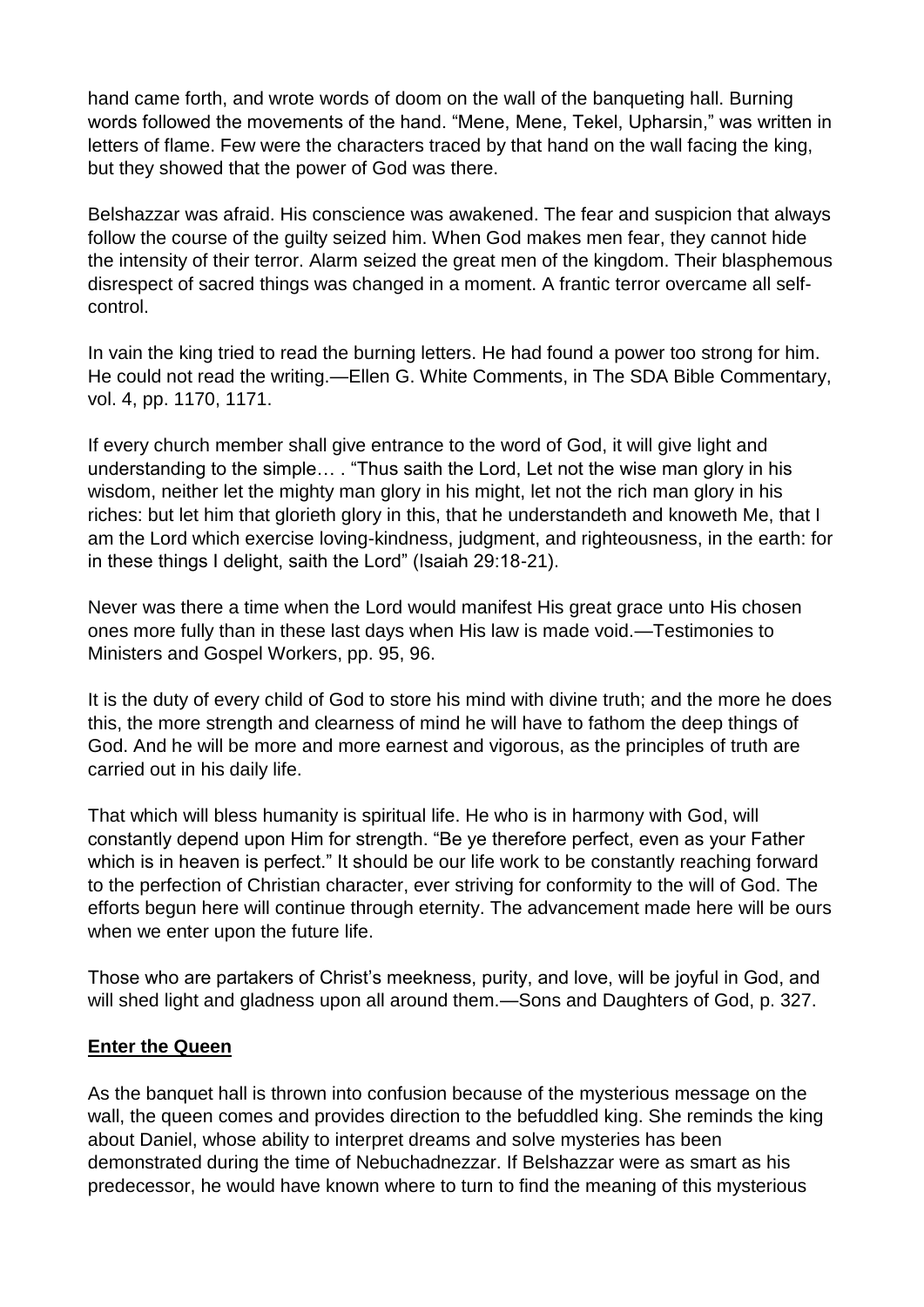writing. The intervention of the queen proves necessary for the king, who at this point seems utterly at a loss as to what to do next. Her words sound like a rebuke to Belshazzar for having overlooked the only person in the kingdom who can interpret the mysterious writing. And she also gives the king an oral resume of Daniel: The prophet has the Spirit of the Holy God, light and understanding and divine wisdom, excellent spirit, knowledge; he is capable of understanding, interpreting dreams, solving riddles, and explaining enigmas; he was chief of the magicians, astrologers, Chaldeans, and soothsayers in Nebuchadnezzar's time (Dan. 5:11, 12).

At this point, we again wonder why Belshazzar had ignored Daniel. The text does not offer a direct answer to this question, but we presume that at this time Daniel, after serving the king at least until the third year of his reign (Dan. 8:1, 27), is no longer in active service. One factor could be Daniel's age. He is probably around 80 years old, and the king may have wanted to replace the old leadership with a younger generation. The king may have also decided to ignore Daniel because he did not want to commit himself to Daniel's God. But whatever the reason or combination of reasons, it remains striking that someone with such a portfolio as Daniel's could be forgotten so soon.

The queen mother remembered Daniel, who, over half a century before, had made known to King Nebuchadnezzar the dream of the great image and its interpretation. "O king, live forever," she said. "Let not thy thoughts trouble thee, nor let thy countenance be changed: there is a man in thy kingdom, in whom is the spirit of the holy gods; and in the days of thy father light and understanding and wisdom, like the wisdom of the gods, was found in him; whom the king Nebuchadnezzar … made master of the magicians, astrologers, Chaldeans, and soothsayers; forasmuch as an excellent spirit, and knowledge, and understanding, interpreting of dreams, and showing of hard sentences, and dissolving of doubts, were found in the same Daniel, whom the king named Belteshazzar: now let Daniel be called, and he will show the interpretation....

Before that terror-stricken throng, Daniel, unmoved by the promises of the king, stood in the quiet dignity of a servant of the Most High, not to speak words of flattery, but to interpret a message of doom. "Let thy gifts be to thyself," he said, "and give thy rewards to another; yet I will read the writing unto the king, and make known to him the interpretation."—Prophets and Kings, pp. 527–529.

From the beginning it has been Satan's studied plan to cause men to forget God that he might secure them to himself. Hence he has sought to misrepresent the character of God, to lead men to cherish a false conception of Him. The Creator has been presented to their minds as clothed with the attributes of the prince of evil himself,—as arbitrary, severe, and unforgiving,—that He might be feared, shunned, and even hated by men. Satan hoped to so confuse the minds of those whom he had deceived that they would put God out of their knowledge. Then he would obliterate the divine image in man and impress his own likeness upon the soul; he would imbue men with his own spirit and make them captives according to his will.

Christ came to reveal God to the world as a God of love, full of mercy, tenderness, and compassion. The thick darkness with which Satan had endeavored to enshroud the throne